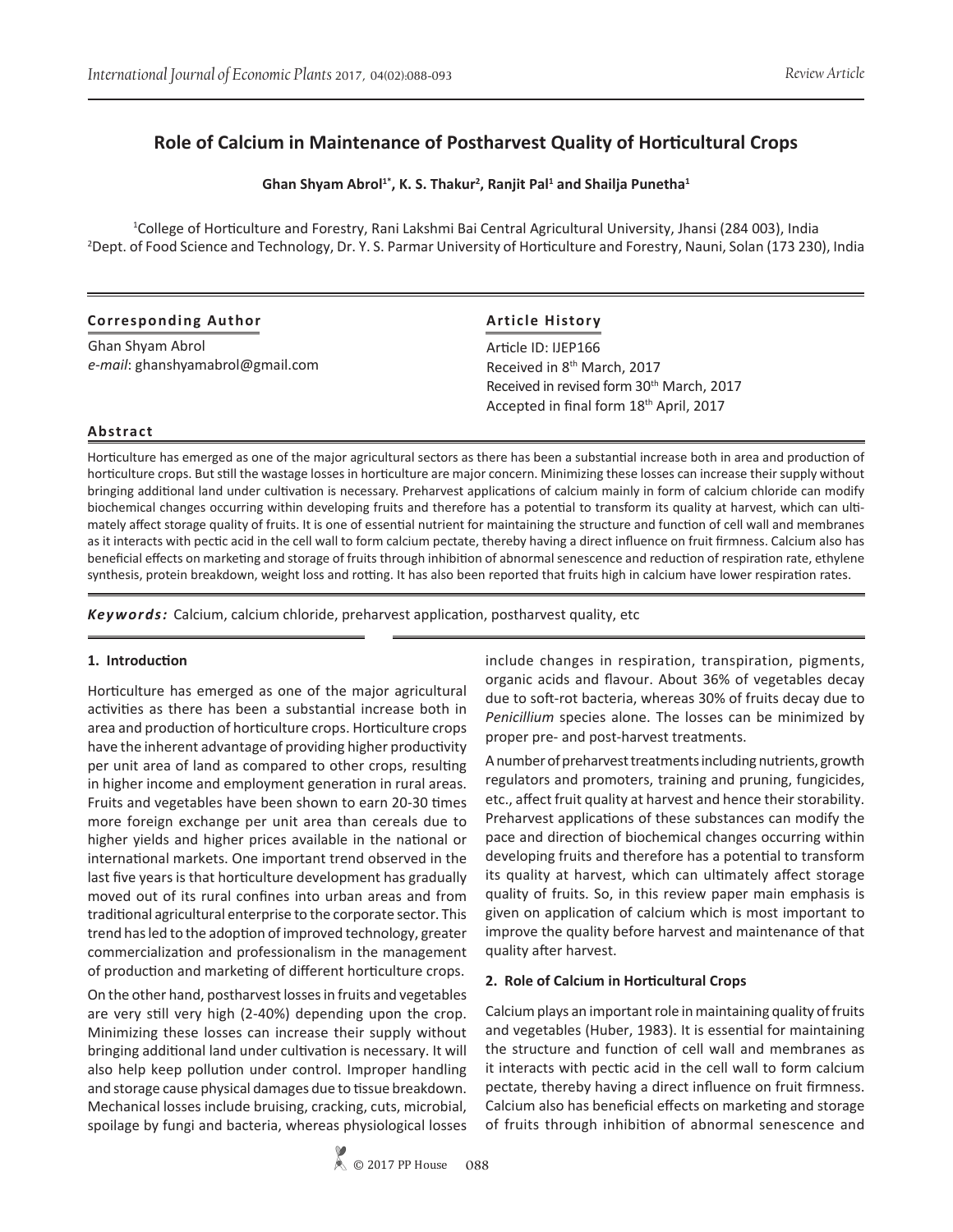reduction of respiration rate, ethylene synthesis, protein breakdown, weight loss and rotting. It has also been reported that fruits high in calcium have lower respiration rates and a longer shelf life in comparison to fruits low in calcium content (Faust and Shear, 1972). Pre- and postharvest application of calcium delays senescence of muskmelon fruits with no detrimental effect on consumer acceptance (Lester and Grusak, 2004). Gautam et al. (1981) observed that higher concentrations of calcium nitrate (0.6 to 1.0 %) resulted in decrease in TSS and increase in acidity of Kanto-5 peach fruits when the treatments were applied at the pit-hardening stage and again two weeks later.

Different calcium formulations (Calcium nitrate, calcium chloride and calcium amino acid chelate) were applied throughout the peach fruit development and growth period and were assessed for their effect on the quality and shelf life of peach fruit. All the treatments resulted in improvements in fruit firmness and reduced postharvest fruit rots (Taylor and Brannen, 2008).

Pre-harvest calcium sprays with calcium chloride or with a commercial chelated calcium form at equivalent calcium rate were applied to nectarine trees at weekly intervals beginning 4 or 8 weeks before harvest. The fruits were harvested at commercial maturity stage and cold stored (0 °C, 95% RH) for 0, 2, 4 and 6 weeks, prior to their ripening at room temperature (20 °C) for 1 and 5 days. Calcium increased by 14-25 % in the peel and by 8-11 % in the flesh, whereas cell wall calcium increased by 7-17 % in calcium-sprayed fruits after harvest. Cell wall and pectin calcium increased with an increase in storage time in both sprayed and non-sprayed fruits without a corresponding increase of total calcium and uronic acid content, indicating the formation of more sites for calcium binding as storage period increased (Vasilakakis et al.2006). Further calcium plays a number of roles in maintenance of quality as:

#### *2.1. Physiological loss in weight (PLW)*

The physiological loss in weight during storage is generally due to the loss of moisture and respiratory losses occurring in the commodity. Wilkinson (1965) observed that most fruits contain 80-85 % of water by weight, some of which may be lost by evaporation although a major portion of it is lost by transpiration.

Generally, calcium is essential to maintain structural integrity of membranes and cell walls and as such plays an important role in regulating the quality and storage life of fruits (Manganaris et al. 2006). Fruits high in calcium may have potential for better transportation and remains in good condition for longer duration because calcium decreases respiration rate, maintains fruit firmness, delays senescence and thus extends the storage life and reduces the incidence of physiological disorders during storage (Ferguson, 1984).

Preharvest treatments with calcium nitrate have been reported to cause a significant reduction in loss in weight of peach fruits during storage. It was also observed that the minimum physiological loss in weight occurred in response to 1.5% calcium nitrate treatment (Gupta et al., 1984) while applying 1.5% calcium chloride as preharvest treatment at weekly intervals in peach cv. Sharbati. Mir et al. (1993) studied the effect of calcium infiltration on the storage behaviour of Red Delicious apples and found that calcium treatment reduced physiological loss in weight during storage. Fruits of peach cv. Earli Grande that were treated with 4 and 6% CaCl. for 10 minutes, air dried, packed and cold stored at 0−2 °C and 85−90% relative humidity, exhibited lower PLW and TSS contents under the influence of calcium treatment (Navjot and Gurcharan, 2006).

Foliar application of CaCl<sub>2</sub> at 2000 ppm to peach cv. Surecrop increased fruit firmness and acidity and also delayed fruit ripening (Ochie et al., 1993). Budde et al. (1999) noted an increase in the calcium concentration in the outer two third portion of fruit mesocarp of peach cv. Angelus following preharvest treatment of CaCl<sub>2</sub> @ 0.4% at weekly intervals for 5 weeks. However, the higher concentration of 2.0%  $\textsf{CaCl}_2$  proved toxic and had exerted adverse effect on fruit quality. Yu et al. (2004) reported that peach cv. Qinwang when immersed in 1.0, 3.0 or 5.0 % CaCl<sub>2</sub> for 15 minutes and stored at 0±1°C and 80−95% RH for 35 days, showed a decrease in ethylene production, respiration rate, polyphenol oxidase and peroxidase enzyme activities of fruits especially when treated with 3.0% CaCl<sub>2</sub>. They further reported that fruit browning was inhibited and fruit quality improved. Manganaris et al. (2005) found that a total of 6 or 10 preharvest calcium sprays (calcium chloride) were effective in increasing the Ca content in the cell walls of peach fruit, which corresponded to the Ca increase in the insoluble pectin fraction.

#### *2.2. Fruit firmness*

Flesh firmness is an important determinant of fruit quality (Martin et al., 1975). Changes in fruit texture with advancement in ripening results from changes in the structure and composition of their cell walls. Softening of fruits is caused by the breakdown of insoluble protopectin into soluble pectin (Mattoo et al., 1975). Rilley and Kolathukudy (1976) reported that Golden Delicious apples when individually sprayed with calcium chloride solutions a week immediately prior to harvest were firmer by 1.0 kg (2.1lb) than untreated fruits at harvest. Raese and Drake (1998) found an increase in firmness of pear fruits during each of the 45, 90 and 145 days storage regimes in response to preharvest treatment of trees with calcium chloride.

#### *2.3. Total soluble solids (TSS)*

Salunkhe et al. (1968) reported that soluble solid content increased during ripening of peach fruits on the tree and also during storage. According to Gangwar and Tripathi (1972) total soluble solid contents increased during maturity of peach fruits and they recorded TSS contents of 10.5 and 12.0% in mature and ripened fruits, respectively. Aly et al. (1981) found that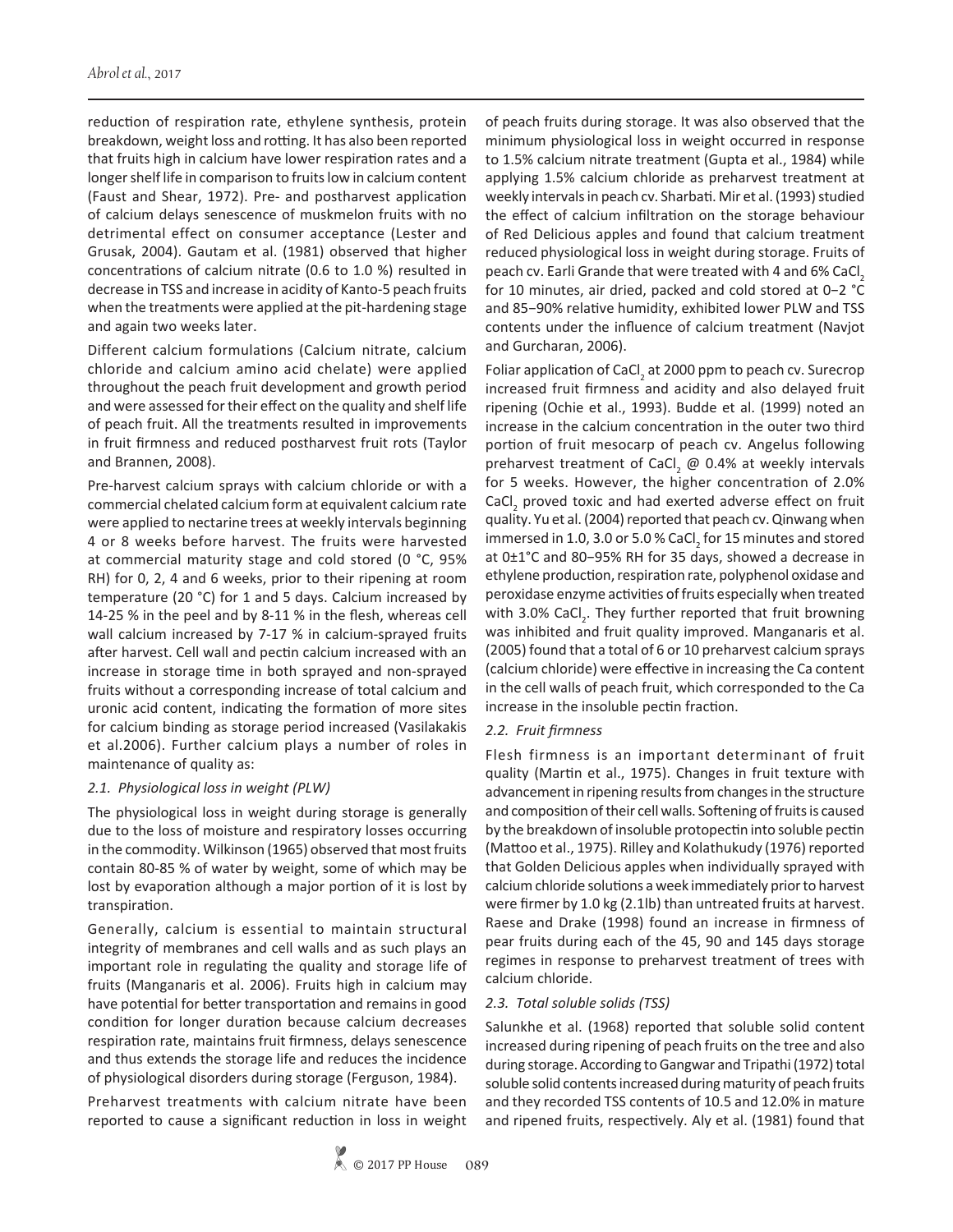total soluble solids generally increased with storage time and temperature as fruits stored at low temperatures developed lower soluble solids. With the advancement in storage period, starch gets hydrolyzed into mono- and disaccharides which in turn may lead to increase in TSS and sugar contents and on complete hydrolysis of starch no further increase occurs. Subsequently there may be a decline in these constituents especially under prolonged storage as they are the primary substances for respiration (Wills et al. 1989).

#### *2.4. Titratable acidity*

Organic acid levels in peaches and nectarines reach a maximum and then decrease as the fruit approach harvest maturity (Ryugo and Davis, 1958). The acidity of fruits is derived from organic acids which are stored principally in cell vacuoles. There is generally a decrease in total acidity with ripening of fruits, though the contents of one or more acids may increase. Scott (1980) observed that with the advancement of storage period acids act as substrates for respiration and therefore, their contents declined towards the end of storage periods. In peaches, the overall acidity declines and pH rises slightly during maturity as reported by Kakiuchi et al. (1981). However, peach fruits stored at low temperature have also been reported to have lower acidity than the fruits stored at higher temperature (Aly et al. 1981). Mehta and Jindal (1984) applied various nutrients like Ca(NO<sub>3</sub>)<sub>2</sub>, KNO<sub>3,</sub> CaCl<sub>2</sub> and H<sub>3</sub>BO<sub>3</sub> at the preharvest stage to plum cv. Santa Rosa and found the lowest value for titratable acidity in calcium chloride treated fruits.

Farag et al. (2012) investigated the role of  $Ca^{2+}$  and Mg<sup>2+</sup> compounds or sources on firmness and quality of "Anna" apple fruits applied as preharvest or postharvest treatments. During 2009 and 2010 seasons, "Anna" apple trees were sprayed ten days before harvest with  $Ca^{2+}$  and, or Mg<sup>2+</sup> sources in the form of chloride or sulphate in addition to the control. In the postharvest study, apples from untreated trees from the same orchard were dipped in MgCl<sub>2</sub>, CaCl<sub>2</sub> each at 1% or 2%  $(wv<sup>-1</sup>)$  alone or in combinations, Ethrel at 100 ppm and then held at room temperature (22±2°C) for 5 days. The preharvest study provided evidence that CaCl<sub>2</sub> alone or combined with MgCl<sub>2</sub> resulted in the highest firmness of apple fruits followed by MgSO<sub>2</sub> plus CaSO<sub>2</sub>. In addition, CaCl<sub>2</sub> alone or plus MgCl<sub>2</sub> resulted in higher acidity and vitamin C than other treatments.

#### *2.5. Sugar contents*

In common with other fruits, the sugar content and other constituents of peaches are greatly influenced by maturity at harvest, season and storage conditions. In general, the reducing sugar content in apple tends to increase during the initial periods of storage and thereafter a decline has been reported (Wright and Whiteman, 1955). Duttet al. (1960) reported that during storage of oranges their reducing sugar contents showed a constant increase. In peaches, the nonreducing sugars increased with maturity by a greater amount than reducing sugars (fructose and glucose), whereas reducing sugars declined at a faster rate than sucrose during storage (Deshpande and Salunkhe, 1964).

Debov and Zadgovski (1970) reported that the total sugar content in peaches and nectarines ranged from 7.73−14.75%; whereas the sucrose levels varied from 4.66−11.6%. An increasing trend in reducing sugar contents of Kinnow fruits has also been reported by various other workers with an increase in storage periods (Mann and Randhawa, 1976). According to Kawamata (1977) peach, plum, apricot, cherry and nectarines contained glucose as the most abundant sugar and fructose and sucrose in traces. At maturity, total sugar content has been reported to range from 5.57−11.61%.

Conway (1998) observed a graducal increase in sugar contents of Red Chief and Granny Smith apples treated with Frutox (3%)+CaCl<sub>2</sub> (100 ppm) during the initial five months of storage under refrigerated conditions, before showing a decline. However, Nickhah et al. (1999) found a decrease in sugar content of pear fruits that were dipped in calcium chloride solution.

## *2.6. Ascorbic acid*

Nutritive value of fruits is largely due to the high vitamin contents especially ascorbic acid (Vit. C). Peaches have been reported to contain 1−12 mg of ascorbic acid 100  $g<sup>-1</sup>$  of fruit pulp (Floyd and Fraps, 1939). However, Peynaud (1958) mentioned that the ascorbic acid range for 95 peach varieties was 6-59 mg 100 g<sup>-1</sup> of fresh fruit pulp, individual values depending on the variety and stage of ripening. Also, Wills et al. (1989) noticed that apple and peach fruits contain 10 mg ascorbic acid 100  $g^{-1}$  of fruit pulp. Joshi and Bhutani (1995) reported that the ascorbic acid content in peach fruits varies from 1.0−27.0 mg 100  $g<sup>-1</sup>$  pulp. Luh and Phithakpol (1972) observed that the ascorbic acid content declined during ripening of fruits.

Bangerth (1976) reported a direct relationship between the calcium treatments, calcium content and ascorbic acid content of apple, pear and tomato fruits as a result of preharvest calcium chloride treatments. In addition, calcium treatment has also been reported to retard the loss of ascorbic acid in grape berries (Lu and Ouyang, 1990). Besides, Gupta et al. (1987) also noted higher ascorbic acid contents in ber fruits treated with calcium chloride as preharvest spray.

## *2.7. Fruit softening enzymes*

The process associated with the ripening of climacteric fruit are under enzymatic control. The dissolution of middle lamella in ripening fruits may be brought about mostly by the action of pectolytic enzymes especially polygalacturonase and pectin methyl esterase (Lesham et al., 1986). The softening of fruit tissue is one of the most important changes associated with ripening and is normally accompanied by an increase in the concentration of soluble pectin polysaccharides (Bartley and Knee, 1982). The enzyme believed to be involved in softening of fruit is D-polygalacturonase (PG). The activity of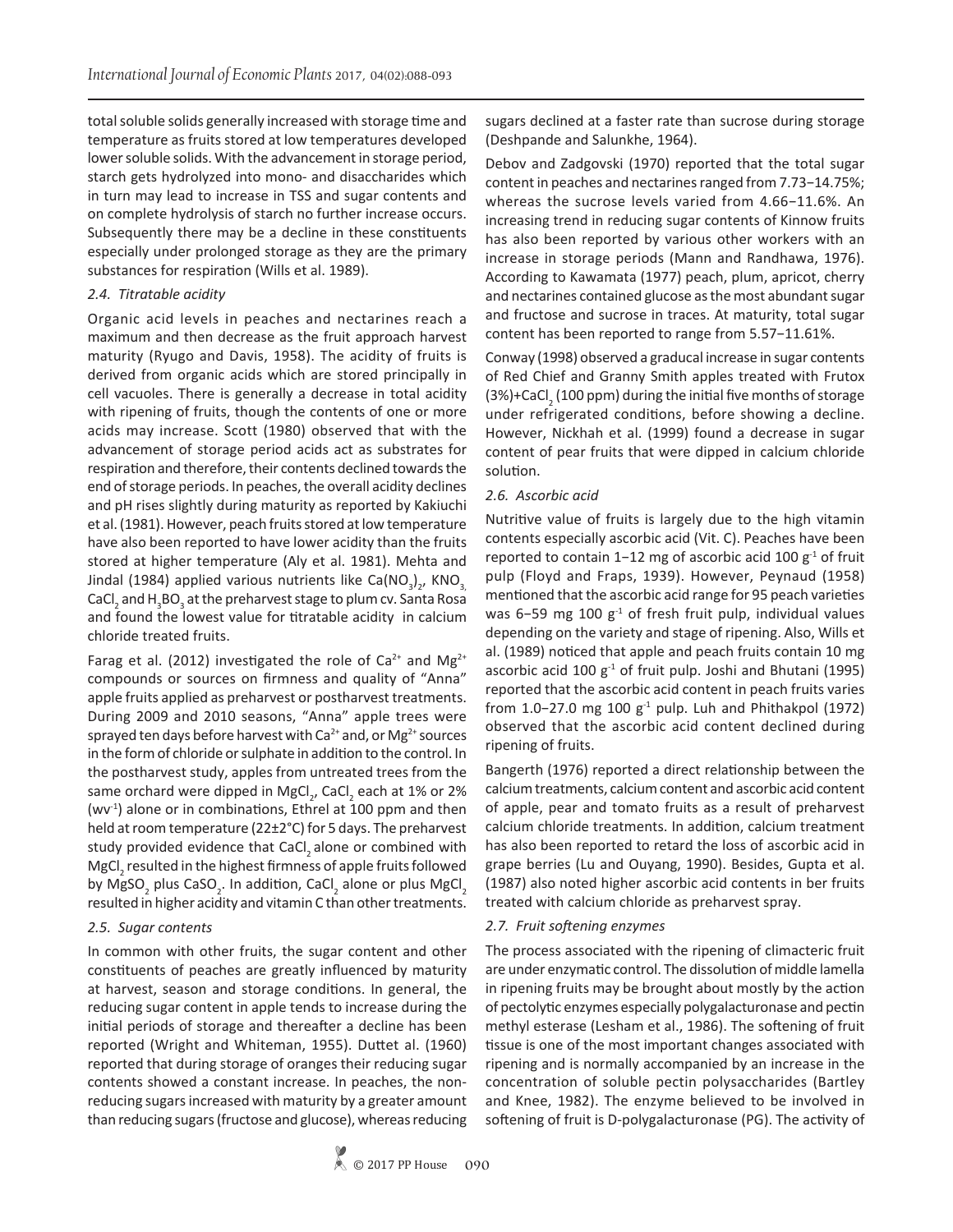this enzyme is low or absent in unripe fruits and increases during the ripening process (Abeles and Takede, 1990). Pollard (1975) observed an increase in pectin methyl esterase and polygalacturonase activity in apple fruits during ripening and pectic substances became water soluble only after PG activity has been initiated. Further, Pressey et al. (1971) found no polygalacturonase activity in unripe peaches but its activity appeared when the fruit began to soften and then increased sharply as ripening proceeded.

Mahajan and Chopra (1994) observed an initial slow increase in PG activity which was followed by a decline towards the end of storage of Red Delicious apple fruits treated with Frutox (6%) as compared to control fruits where faster changes in PG activity were noticed. Lurie and Ben (1990) reported profound polygalacturonase enzymatic activity in Waxol (3%) + DPA (500 ppm) treated Granny Smith apples and a low activity in uncoated fruits.

Schewfelt (1965) reported that pectin methyl esterase (PME) is present in peaches at all stages of development and ripeness and the amount does not differ greatly between clingstone and free stone varieties. PME activity in mature peach fruit is in the range of 15 milliequivalents  $kg<sup>-1</sup>$  hr<sup>-1</sup>. They also found an increase in the level of PME activity.

Pre-harvest calcium sprays (7 weekly applications at 1.6%,  $wv<sup>-1</sup>$ , 81–123 days after full bloom) were applied to 'Fuji Kiku-8΄ apples, with the purpose of examining treatment effects on cell wall metabolism during on-tree fruit maturation and ripening. Applied calcium improved cell-to-cell adhesion as indicated by better preservation of the middle lamella and by higher contents of ionically bound pectins in treated fruit, leading to higher fruit firmness levels at commercial harvest. Matrix glycan breakdown was also delayed in response to calcium treatment. Calcium applications partially suppressed pectinmethylesterase, pectate lyase, β-galactosidase, α-larabinofuranosidase and β-xylosidase activities, without any apparent relationship with ethylene production rates (Ortiz et al., 2011).

#### *2.8. Spoilage of fruits*

Spoilage is an important economic factor in the marketing and storage of fruits. Losses caused during post harvest handling are generally attributed to decay caused by microorganism especially fungi (Eckert and Sommer, 1967). Singh (1984) reported that preharvest sprays of calcium compounds reduced decay losses in peach during storage. Moreover, Braret al. (1998) confirmed that preharvest sprays of calcium nitrate effectively reduced spoilage of peach fruits up to 22 days under cold storage conditions as compared to untreated fruits. Raese (1999) observed lower incidence of external rots of pear fruits treated with calcium chloride.

Peach and nectarine trees were foliar sprayed with a formulation containing  $Ca^{2+}$ , Mg<sup>2+</sup> and Ti<sup>4+</sup>. Parameters related to fruit quality were evaluated at harvest, after 7–28 days of cold storage and after subsequent ripening for 4 days at 20 °C

(shelf life). At harvest, treated fruits from both cultivars had higher weight and pulp firmness than control fruits, while no effect was observed for either colour, total soluble solid content (TSS) and titratable acidity (TA) or the time required to ripen on the tree. Also, the storability of treated fruits was extended for up to 14 days more than that of control fruits. Even during ripening at 20 °C after different periods of cold storage, parameters related to ripening evolved faster in controls than in treated fruits. Also, the occurrence of the climacteric peak of ethylene production was delayed and its intensity was lower in treated peaches and nectarines (Serrano et al., 2004).

The effect of preharvest calcium foliar application on ethylene production, respiratory rate, soluble polyuronides and fruit firmness of 'Bebekou' apricot fruits was determined by Tzoutzoukoua and Bouranisb (1997). Calcium was applied 21, 17, and 13 days before harvest for 1991 at the concentration of 0.5% calcium chloride  $(CaCl<sub>2</sub>)$  each time and 16 and 12 days before harvest for 1992 at the concentrations of 0.8 and 0.7% CaCl<sub>2</sub>, respectively. Calcium treatment resulted in a 30–76% increase in the Ca content of fruit flesh. After four weeks of storage at 0 °C, there was no significant effect of Ca on the respiratory rate. Calcium-treated fruits were about 70 % firmer than the untreated ones at harvest time. Foliar–applied Ca produced a 29% decrease in the soluble polyuronide content of fruits at harvest time, but not after four weeks of storage.

#### **3. Conclusion**

Calcium has been recognized as an essential plant nutrient involved in a number of physiological processes involving cell wall, membrane and enzymatic activities. It is also plays an important role in maintaining quality of fruits and vegetables by maintaining the structure and function of cell wall and membranes as it interacts with pectic acid in the cell wall to form calcium pectate, thereby having a direct influence on fruit firmness. External application of calcium strengthen the cell wall structure and helps in maintaining the quality after harvest. A no. of studies above depicted in the review showed that it resulted in lowering the respiration rates and a longer shelf life in comparison to fruits low in calcium content. External application of calcium in the form of calcium chloride also reduces ethylene synthesis, protein breakdown, weight loss and rotting.

#### **4. Further Research**

Calcium chloride solution proven to be a true supplier of calcium when applied in the form of dip or spray to the crops. There is still a need of research to be carried out that how it is effectively involved in direct inhibition of ethylene bio-synthesis. Further the interaction between enzymes and calcium inside the fruit is also an area need to be worked thoroughly as only a few studies are carried out on this aspect.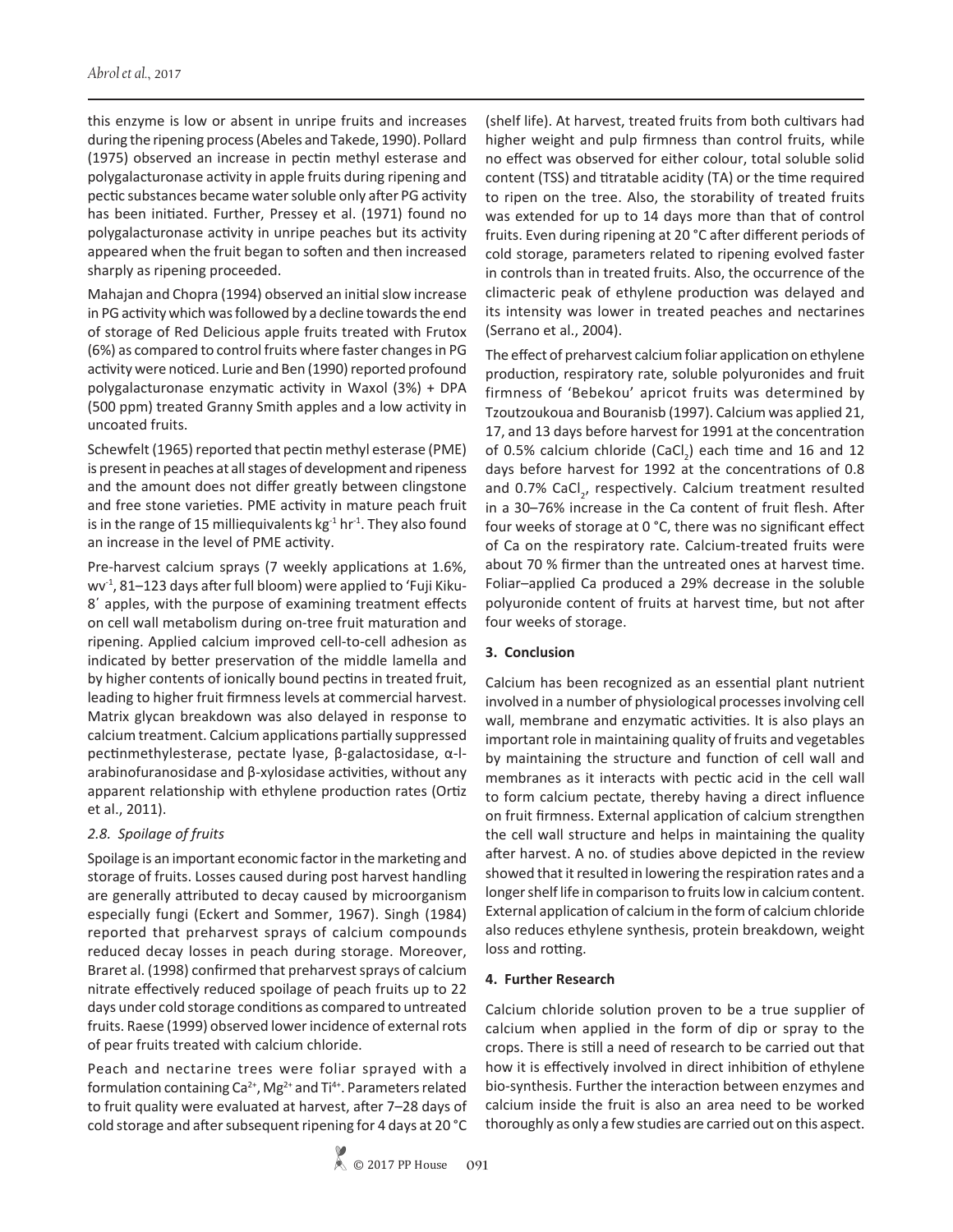#### **5. References**

- Abeles, F.B., Takede, F., 1990. Cellulase activity and ethylene in ripening strawberry and apple fruits. Scientia Horticulturae 42, 269−275.
- Aly, M.M., El, Gamy, Z.A.,Biggs, R.H., 1981. Ethylene production and firmness of peach and nectarine fruits as related to storage. Proceeding of Florida State Horticultural Society 94, 291−294.
- Bangerth, F., 1976. Relationship between the calcium content and treatment on ascorbic acid contents of apple, pear and tomato fruits. Qualities Plantarum 2, 341−348.
- Bartley, I.M., Knee, M., 1982. The chemistry of textural changes in the fruit during storage. Food Chemistry 9, 47−58.
- Brar, S.S., Simmani, S.S.A., Dhillon, W.S., 1998. Effect of calcium nitrate and hydrocooling on storage life of peach cv. 'Shan-e-Punjab'. Journal of Food Science and Technology 35(3), 223−226.
- Budde, C.O., Lizana, L.A.,Altuse, H.A., 1999. Effect of calcium chloride as preharvest spray on internal calcium concentration in peaches cv. Angelus. Journal of Horticulture Argentina 16(40−44), 78−82.
- Conway, W.S., 1998. Effect of postharvest calcium and fruit coating treatments on postharvest life, quality maintenance and fruit surface injury in Golden Delicious apple. Journal of the American Society for Horticultural Sciences 123(2), 294−298.
- Debov, S., Zadgovski, S., 1970. The chemical composition of fruit of some peach varieties grown in the Pomorie region. Grad. Lozav. Nauka 7(2), 19−25.
- Deshpande, P.B., Salunkhe, D.K., 1964. Effects of maturity and storage on certain biochemical changes in apricots and peaches. Food Technology 18(8), 85−132.
- Dutt, S.C., Sarkar, K.P., Bose, A.N., 1960. Storage of oranges. Indian Journal of Horticulture 17, 60−68.
- Eckert, J.W.,Sommer, M.F., 1967. Control of diseases of fruits and vegetables by postharvest treatment. Annual Review of Phytopathology 5, 391−432.
- Farag, K.M., Haikal, A.M., Attia, S.M., 2012. Effect of some preharvest treatments on quality and ripening of "Canino" apricot fruits, Applications at Pit Hardening. Australian Journal of Basic and Applied Sciences 6(7), 518−531.
- Faust, M., Shear, C.P., 1972. The effect of calcium on respiration of apples. Journal of the American Society for Horticultural Science 97, 437−439.
- Ferguson, I.B., 1984. Calcium in plant senescence and fruit ripening. Plant Cell and Environment 7, 477−489.
- Floyd, W.W.,Fraps, G.S., 1939. Vitamin C content of some Texas fruits and vegetables. Food Research 4(1), 87-91.
- Gautam, D.R., Jindal, K.K.,Chauhan, J.S., 1981. Effect of calcium nitrate on the physiological characteristics and storage of peach. Punjab Horticultural Journal 12, 89−92.
- Gupta, O.P., Siddiqui, S.,Chauhan, K.S., 1987. Evaluation of

various calcium compounds for increasing the shelf-life of ber (*Zizyphus mauritiana* Lamk.) fruits. Indian Journal of Agricultural Research 21(2), 65−70.

- Gupta, O.P., Singh, B.P., Chauhan, K.S., 1984. Effect of calcium compounds as preharvest spray on the shelf life of peach cv. Sharbati. Punjab Horticultural Journal 24(1−4), 105−110.
- Huber, D.J., 1983. The role of calcium in cell wall hydrolases in fruit softening. Horticulture Reviews 15, 169−217*.*
- Joshi, V.K., Bhutani, V.P., 1995. Peach and Nectarine. In: Salunke, D. K., Kadam, S.S. (Eds.), Handbook of Fruit Science and Technology. Mercel Decker Inc. New York: USA. 267p.
- Kakiuchi, N., Tokita, T., Tanaka, K., Matsuda, K., 1981. Relationship between respiration, ethylene formation, chemical composition and maturation of peaches. Bulletin of Fruit Tree Research Station*.*Yatabe 1, 57−77.
- Kawamata, S.P., 1977. Studies on determining the sugar composition of fruits by GLC. Bulletin of Tokyo Agricultural Experimental Station 10, 53−67.
- Lesham, Y.Y., Halevy, A.H., Frenkel, C., 1986. Processes and Control of Plant Senescence. Elsevier Science Publisher. Amsterdam, Netherlands.
- Lester, G.E., Grusak, M.A., 2004. Field application of chelated calcium: postharvest effects on cantaloupe and honeydew fruit quality. Horticultural Technology 14, 29−38.
- Lu, C.W., Ouyang, S.R., 1990. The effect of postharvest calcium sprays on the storage of table grapes. Acta Horticulturae Sinica 17, 103−110.
- Luh, B.S., Phithakpol, B., 1972. Characteristics of polyphenoloxidase related to browning in cling peaches. Journal of Food Science 37, 264−268.
- Lurie, S.K., Ben-Arie, R., 1990. Physiological changes in Diphenyl treated Granny Smith apples. Israel Journal of Botany 38(4), 199−207.
- Mahajan, B.V.C., Chopra, S.K., 1994. Effect of post harvest treatments on the quality and storage behaviour of Red Delicious apple. Haryana Journal of Horticultural Science 24(2), 85−93.
- Manganaris, G.A., Vasilakakis, M., Mignani, I., Diamantidis, G., Tzavella-Klonari, K., 2005. The effect of preharvest calcium sprays on quality attributes, physico-chemical aspects of cell wall components and susceptibility to brown rot of peach fruits (*Prunus persica* L. cv. Andross). Scientia Horticulturae 107, 43−50.
- Manganaris, G.A., Vasilakakis, M., Diamantidis, G., MignaniIlaria, 2006. Effect of in-season calcium applications on cell wall physicochemical properties of nectarine fruit (*Prunuspersica* var. *nectarine* Ait. Maxim) after harvest or cold storage. Journal of the Science of Food and Agriculture 86, 2597–2602.
- Martin, D., Lewis, T.L., Cherny, J., Rajkowsky, D.A., 1975. The predominant role of calcium as an indicator in storage